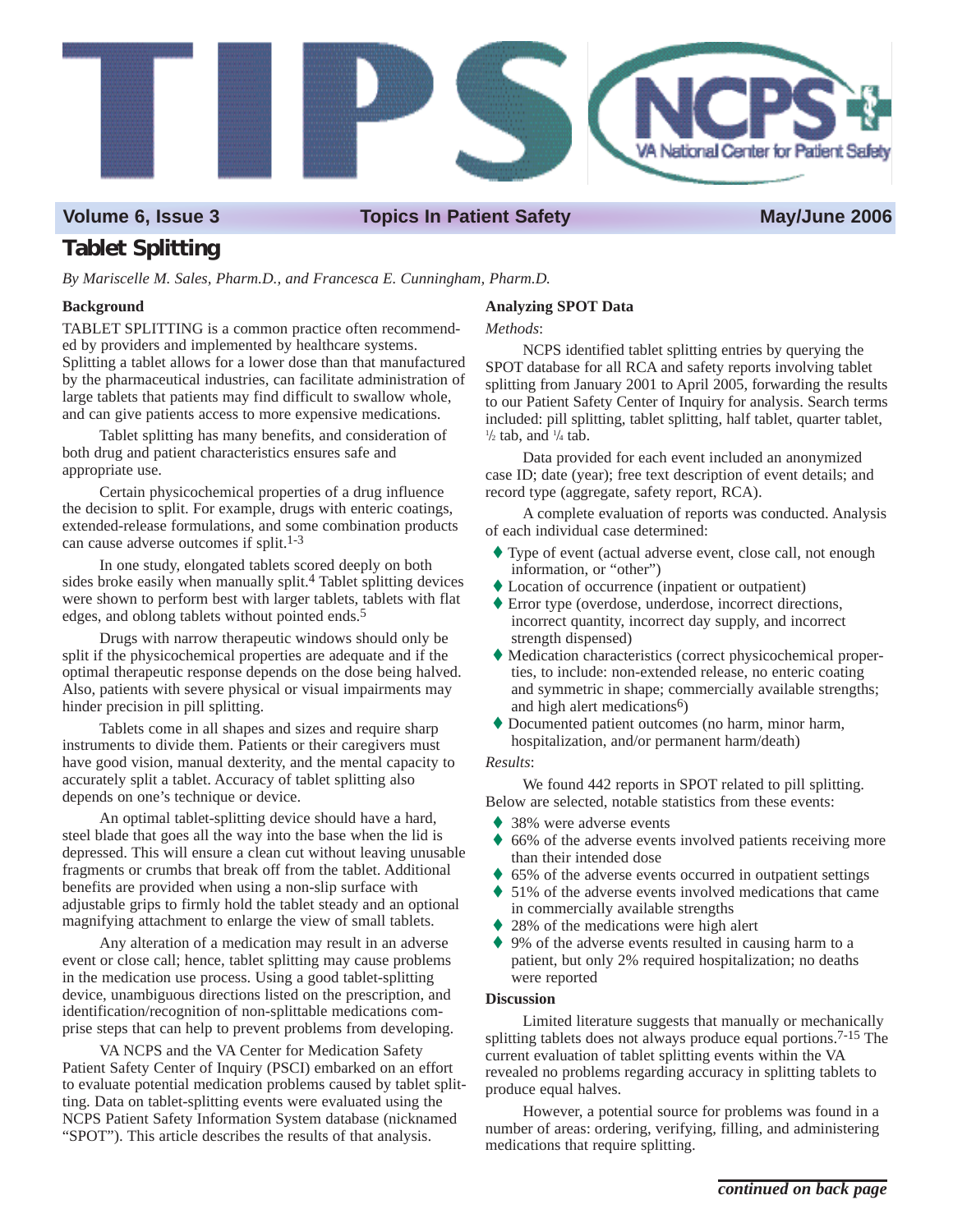# **New Directive: Preventing Retained Surgical Items in Surgical Procedures**

*By Noel Eldridge, MS, NCPS executive officer, and Ed Dunn, MD, MPH, NCPS director of policy and clinical affairs* 

DURING A SURGICAL procedure, surgical teams employ standard "tools of the trade," usually described in three categories: instruments, sharps, and sponges.

Infrequently, one of these items can be accidentally left inside a patient after a surgical procedure is concluded. Referred to as "retained items" or "retained foreign bodies," they can become the source of infection, pain, or other serious issues. In many cases, another surgical procedure is required to remove a retained item.

Information on the incidence of retained surgical items in the VA varies, but available data suggest that it has happened from approximately 10-to-70 times annually in recent years. Efforts to prevent this type of adverse event have varied, but there has been no standardized approach to solving this problem across VHA. The same is true for private sector health systems.

Our review of RCA reports submitted by VAMCs to NCPS, 2000 to present, indicates that 80 percent of the retained items were sponges, 8 percent were towels, and 12 percent were other items, such as retractors. The post-operative count of items could be determined for two-thirds of these events: 48 percent of the reports ended with a "correct" count, 28 percent ended with an "incorrect" count, and 24 percent with the retained item *excluded*  from the count.

To standardize a basic set of preventative procedures, NCPS collaborated with the VA Office of Patient Care Services to draft a new directive, *Prevention of Retained Surgical Items*. This directive was pilot-tested at six VAMCs.

The directive is based primarily upon previous work of experienced clinicians, processes established at VAMCs, standards established by the Association of Perioperative Registered Nurses (AORN), and root cause analysis findings submitted by VAMCs to NCPS.

The basic requirements of the directive are as follows:

- � In every case, a methodical wound exploration must be performed before closing the surgical wound.
- � Specific methods, following AORN standards, should be implemented for counting instruments, sharps, and sponges.
- � During normal working hours, radiologists must interpret radiographs taken in the OR to locate a missing item, and provide findings to the surgical team within 30 minutes of the request.
- � During other times, such as off-duty hours or weekends, VA radiologists may be provided electronic access to radiographs by VAMCs. Another option that may be provided is interpretation of a radiograph from a remote location by a radiologist who is not connected to a particular VAMC. (Increased capabilities for interpretation of radiographs from consolidated centers during off-hours has been approved by the National Leadership Board, but implementation will take time.)





*This image is a perfect example of how difficult it can be, even for an experienced radiologist, to identify a sponge in the abdomen or pelvis.* 

- � VAMC management, purchasing, and logistics personnel will make available whenever possible:
	- � X-ray-detectable sponges, laparotomy pads, towels, or other related materials for all surgical procedures
	- � Adequate radiology department staffing to support timely intraoperative radiographs with interpretations reported to surgical team in the OR as required

� Access to teleradiology for OR support when necessary

In the past, the primary responsibility for preventing retained items has resided with OR nurses. The directive does not remove the OR nurses primacy in maintaining an accurate record and counting of surgical items. However, it does make clear that surgeons, radiologists, and administrators share the ultimate responsibility with nursing to prevent retained surgical items.

For instance, the directive indicates that surgeons have a responsibility to perform a methodical wound exploration prior to closing the surgical wound and again whenever an incorrect count is reported by the circulating nurse. When there is an incorrect count, the surgeon must support the circulating nurse's request for an intraoperative radiograph to be performed and interpreted in a timely fashion.

The surgeon must also perform an initial review of an intraoperative radiograph during times when interpretations of radiographs are not available from the radiology department.

The surgeon must also allow adequate time for OR nurses to count and accurately record counts of surgical items prior to a procedure, before closing a wound, and after wound closure.

It should also be noted that VAMC directors have an important responsibility to prevent retained surgical items. In particular, they must ensure adequate staffing in radiology departments and to provide the OR with surgical sponges, instruments, and towels that are detectable by a radiograph whenever possible.

The directive allows for rare exceptions, such as for an unstable patient or when a surgeon decides it is in the best interest of a patient to expedite a procedure by forgoing final counts.

In summation, only a standardized approach that is consistently applied throughout VHA, as defined in the directive, can improve the accuracy of the counting process and reduce the incidence of retained surgical items.

The directive became effective on April 3, 2006. It can be viewed online: *[www1.va.gov/vhapublications/](http://www1.va.gov/vhapublications/)* 



**2**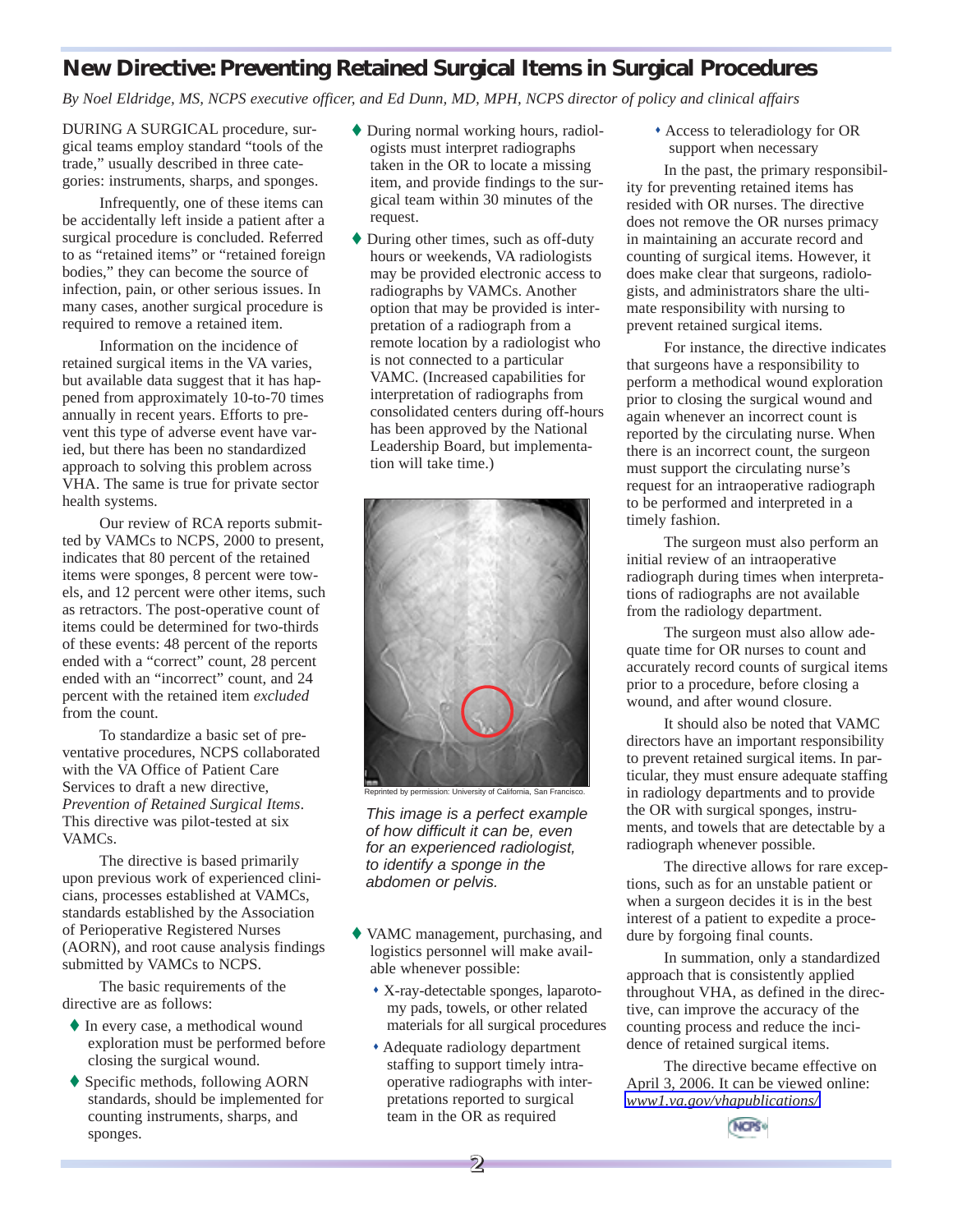# **Adverse Events Related to Do Not Resuscitate (DNR) Orders**

*By: Carol Samples, BGS, NCPS program analyst* 

DNR ORDERS COME with strong ethical implications. We would never want to withhold resuscitation when a patient and family have chosen to have resuscitation attempted. We also don't want to put patients and their families through the unnecessary stress of a code when DNR decisions have been conscientiously reached and agreed upon.

After reviewing reports in NCPS' Patient Safety Information System, nicknamed "SPOT," it appears it is sometimes difficult for us to determine a patient's DNR status: codes are called unnecessarily when patients are DNR, or not called when there is no active DNR order.

To clarify the term "DNR," the VA National Ethics Conference Call on June 28, 2005, noted the following guidelines:

*"A DNR order is a medical order written by a healthcare provider that applies immediately. When the DNR order is entered into CPRS, the record is marked to alert other healthcare staff that the patient does not want CPR. A DNR order is clear and unequivocal. It instructs healthcare personnel not to initiate CPR in situations where the patient has no pulse. Personnel [are] to withhold CPR, which includes various types of interventions, but only when they are used in the setting of cardiopulmonary arrest. It is important to remember that a DNR order does not mean 'do not treat' or do not do other things beyond the setting of cardiopulmonary arrest and CPR interventions. Appropriate medical treatment and care is never withheld or withdrawn from a patient simply because a DNR order has been entered."* 

This article summarizes a search of SPOT using the free text term "DNR." The search uncovered 25 RCAs and 55 safety reports pertaining to this issue. In addition to the events mentioned above, reports indicated the following:

- � Delays in decisions regarding care when DNR orders were incomplete, such as when no note accompanied an order; or, when a note was written but not accompanied by an order.
- � Problems also included limited availability of unequivocal code status, and confusion over colored wristbands. (Facilities used an array of colored arm bands to denote DNR status. See references.)
- � Application of the DNR order was questioned when patients fell, were found choking, or experienced changes, such as cardiac or respiratory distress following falls.
- � DNR status was erroneously communicated or not communicated during transfer within or between facilities.
- � Discrepancies existed between various forms of documentation: paper, electronic, wristbands, and stickers.
- � DNR and fall risk lists were posted side by side, causing confusion.
- � DNRs were not promptly removed from the medical record when patients were discharged.
- � DNR forms developed in a palliative care unit were inappropriate for other areas.

In response to the events listed above, RCA teams reinforced the standards and practices outlined in VHA policy on DNR orders and suggested other actions:

- � A DNR order, its progress note, and signing of said progress note must conform to policy and be written by the attending physician (or with the attending's concurrence by house staff/resident for up to 24 hours).
- � A progress note *must* accompany the DNR order.
- � Flag records with a visual prompt as to DNR status and/or make DNR first on the active order list when an electronic record is accessed.
- � Develop clinical reminders for inpatient admitting physicians to verify or re-verify the advanced directive and treatment wishes of the patient.
- � Add a "Do Not Resuscitate" and/or "Advanced Directive" status template to interdisciplinary team treatment notes.
- � Include a copy of the most current DNR order when nursing home patients are transferred.
- � Standardize the documentation process: have the same person who verifies the order place any patient identifiers and confirm that these are, in fact, the patient's or family's wishes, as appropriate.
- � When possible, make the patient and family aware of the purpose of the wristband when it is placed and confirm their understanding of it.
- ◆ Review mock codes routinely to include medical/surgical residents and medical students.

**3**

� Implement guidelines for verification of patient identification prior to reviewing the medical record with the code team.

A DNR order does not mean that a patient is not offered or provided other medical treatment and/or comfort care. It does not mean "do not treat." A DNR order is only applicable when there is no pulse. For example, should a DNR patient fall or choke, appropriate medical care must be initiated if there is a pulse.

Patient status should be addressed and documented whenever there is a transfer from unit to unit, person to person, specialty to specialty, or department to department. If wristbands are used, they should have patient-specific information for quick verification. Any color used to identify DNR status *must* be consistent throughout the facility.

The DNR status must always be updated with each admission, discontinued with each discharge, and changed as appropriate with the patient's condition.

Advance directives drafted by patients do not replace DNR orders initiated by physicians, yet advance directives, where legal, can help determine a patient's wishes "in case the patient loses decision-making capacity."

Standardized practices involving DNR orders are critical because staff must know what action to take. Patients, families, and caregivers also must feel secure about the decisions they have so painstakingly reached.

#### References:

Advance Health Care Planning, VHA Handbook 1004.2, July 31, 2003.

*What Does 'DNR' Really Mean? National Ethics Teleconference, June 28, 2005. [www1.va.gov/vhaethics/download/Transcripts/N](http://www1.va.gov/vhaethics/download/Transcripts/NET.6.28.05.doc) [ET.6.28.05.doc](http://www1.va.gov/vhaethics/download/Transcripts/NET.6.28.05.doc)*

*Do Not Resuscitate (DNR) Orders – FAQ July 2005*

*[vaww1.va.gov/vhaethics/download/DNR\\_FAQ.pdf](http://vaww1.va.gov/vhaethics/download/DNR_FAQ.pdf) PA-PSRS Advisory.* 

Use of Color-Coded Patient Wristbands Creates Unnecessary Risk, *December 14, 2005, [www.psa.state.pa.us/psa/lib/psa/advisories/v2\\_s2](http://www.psa.state.pa.us/psa/lib/psa/advisories/v2_s2_sup_advisory_dec_14_2005.pdf)  [\\_sup\\_advisory\\_dec\\_14\\_2005.pdf](http://www.psa.state.pa.us/psa/lib/psa/advisories/v2_s2_sup_advisory_dec_14_2005.pdf)* 

#### Special Note:

*Many thanks to Barbara Chanko, RN, MBA, Medical Ethicist, National Center for Ethics in Health Care, for consulting with us on this article*.

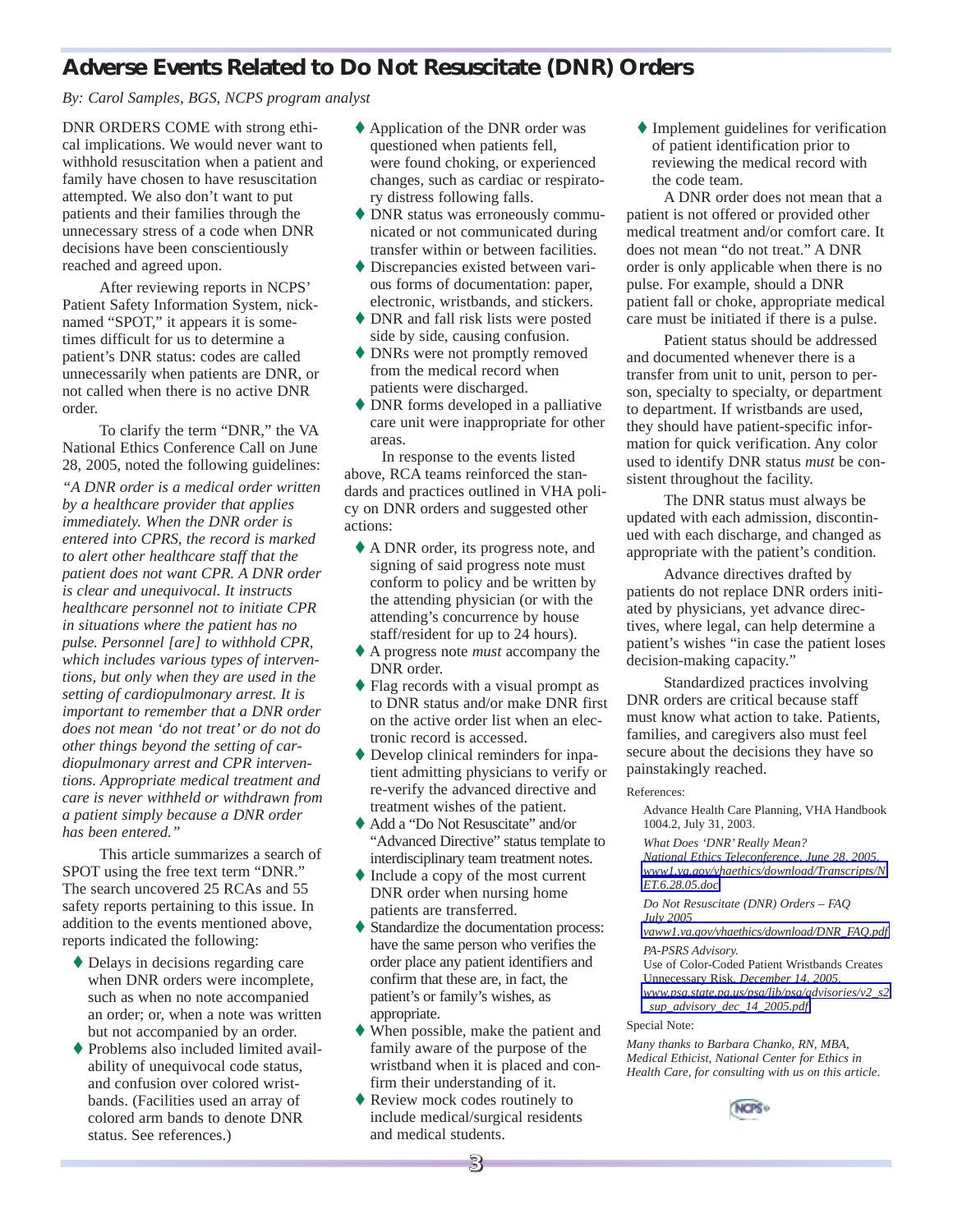### **Tablet Splitting** *(continued from page 1)*

The following examples show recurring issues that occurred due to splitting tablets in half:

- � Most frequently, patients forgot to split the medication; providers often caught this problem when a patient came in early for a refill.
- � Patients did not read the label properly.
- � Healthcare personnel chose the wrong medications or formulations for splitting (i.e., enteric-coated, sustainedrelease, capsules).
- � Complicated entries with strengths and additional instructions from providers not placed in the proper fields, resulting in incorrect directions, day supply and quantities in the final prescription.
- Tablet-splitting devices were not ordered or staff did not determine if patient had a device at home.
- � Errors in the administration process occurred as staff no longer split medications per local policy, and patients did not get their correct dose.

Limitations of the analysis include: subjective interpretation secondary to raw data documented in SPOT; the voluntary nature of safety reports, potential underestimation of the frequency of adverse events; and the variability of reporting, resulting in some reports that contain detailed information and others with minimal data.

### **Taking Action to Prevent Harm to Patients**

Although tablet splitting remains a common practice in many settings, common elements of the cases reviewed demonstrate the need for increased awareness for both patients and providers. When tablets are split, the following should be considered:

- � Practitioners must know the types of tablets that should *not*  be split, such as: enteric-coated, extended release, and asymmetrical agents.
- Practitioners must be aware of patients or caregivers who are unable to split tablets.
- Practitioners must assure that all patients that are prescribed a tablet to split have a proper tablet-splitting device to do so.
- � Provider and pharmacist must counsel patients; patients must have clear, concise directions describing how to take their medications — especially for new prescriptions or those with changes.
- � A standardized process for entering prescriptions and directions involving tablet splitting should be in place.
- � If pill splitting is desired, the facility's pharmacy and therapeutics committee (or equivalent) must instruct the automated data processing application coordinator (ADPAC), or designee, to ensure that possible dosages are configured

appropriately to support tablet splitting within VistA Pharmacy Data Management (PDM) software.

### **Summation**

Local procedures, such as those noted above concerning VistA PDM and patient counseling, are critical aspects of this patient safety effort.

Only consistent monitoring of tablet-splitting can allow leadership to assess how well the practice is being carried out at their facility and allow them to promote systematic improvements when needed. 16-20

VA plans to include guidance on tablet splitting in its Formulary Management Process Handbook, due for release later this year.

### **References**:

- 1. Stafford RS, Radley DC. The potential of pill splitting to achieve cost savings. *Am J Managed Care* 2002; 8:706-712.
- 2. Tablet splitting. *Med Lett Drugs Ther* 2004; 46(1195):89-91.
- 3. Tablet splitting: Evaluating appropriateness for patients. *J Am Pharm Assoc* 2004; 44(3): 324-5.
- 4. Gupta P, Gupta K. Broken tablets: Does the sum of the parts equal the whole? *Am J Hosp Pharm* 1998; 45:1498-9.
- 5. Sedrani M, Arnaud P, Fontan JE, Brion F. Splitting tablets in half. *Am J Hosp Pharm* 1994; 51:548-550.
- 6. ISMP's list of high alert medications. Institute for Safe Medication Practices. *[www.ismp.org/Tools/highalertmedications.pdf](http://www.ismp.org/Tools/highalertmedications.pdf)* Accessed September 2005.
- 7. Uniformity of dosage units. United *States Pharmacopeia 24/National Formulary 19*. Rockville, MD: United States Phamacopeia Convention, Inc.; 1999; 2000-3.
- 8. Carr-Lopez SM, Mallett MS, Morse T. The tablet splitter: Barrier to compliance or cost-saving instrument? *Am J Health-Syst Pharm*  1995; 52: 2707-8.
- 9. Rosenberg JM, Nathan JP, Plakogiannis F. Weight variability of pharmacist-dispensed tablets. *J Am Pharm Assoc* 2002; 42: 200-5.
- 10. McDevitt JT, Gurst AH, Chen Y. Accuracy of tablet splitting. *Pharmacotherapy* 1998; 18(1): 193-7.
- 11. Peek BT, Al-Achi A, Coombs SJ. Accuracy of tablet splitting by elderly patients. *JAMA* 2002; 288 (4): 451-452.
- 12. Teng J, Song CK, Williams RL, Polli JE. Lack of medication dose uniformity in commonly split tablets*. J Am Pharm Assoc* 2002; 42:195-9.
- 13. Cook TJ, Edwards S, Gyemah C, Shah M, Shah I, Fox T. Variability in tablet fragment weights when splitting unscored cyclobenzaprine 10mg tablets. *J Am Pharm Assoc* 2004; 44(5):583-586.
- 14. Boggie DT, Delattre ML, Schaefer MG, Morreale AP, Plowman BK. Accuracy of splitting unscored valdecoxib tablets. *Am J Health-Syst Pharm* 2004; 61:1482-3. **(continued below)**



*TIPS* is published bimonthly by the VA National Center for Patient Safety. As the official patient safety newsletter of the Department of Veterans Affairs, it is meant to be a source of patient safety information for all VA employees. Opinions of contributors are not necessarily those of the VA. Suggestions and articles are always welcome.

VA National Center for Patient Safety P.O. Box 486 Ann Arbor, MI 48106-0486 Phone: .........(734) 930-5890 Fax: . . . . . . . . . . .(734) 930-5877 E-mail: . . . . . . . . [.vhancpsmailbox@va.gov](mailto:vhancpsmailbox@va.gov)  Web sites: ......Internet - www.patientsafety.gov Intranet - [vaww.ncps.med.va.gov](http://vaww.ncps.med.va.gov) 

VHA Chief Patient Safety Officer . . . .Dr. James P. Bagian, PE Editor . . . . . . . . . . . . . . . . . . . . . . . . . .Joe Murphy, APR Asst. Editor, Layout & Design . . . . . .Jean Alzubaydi, MA

Thanks to all contributors and those NCPS program managers and analysts who offered their time and effort to review and comment on these *TIPS* articles prior to publication.